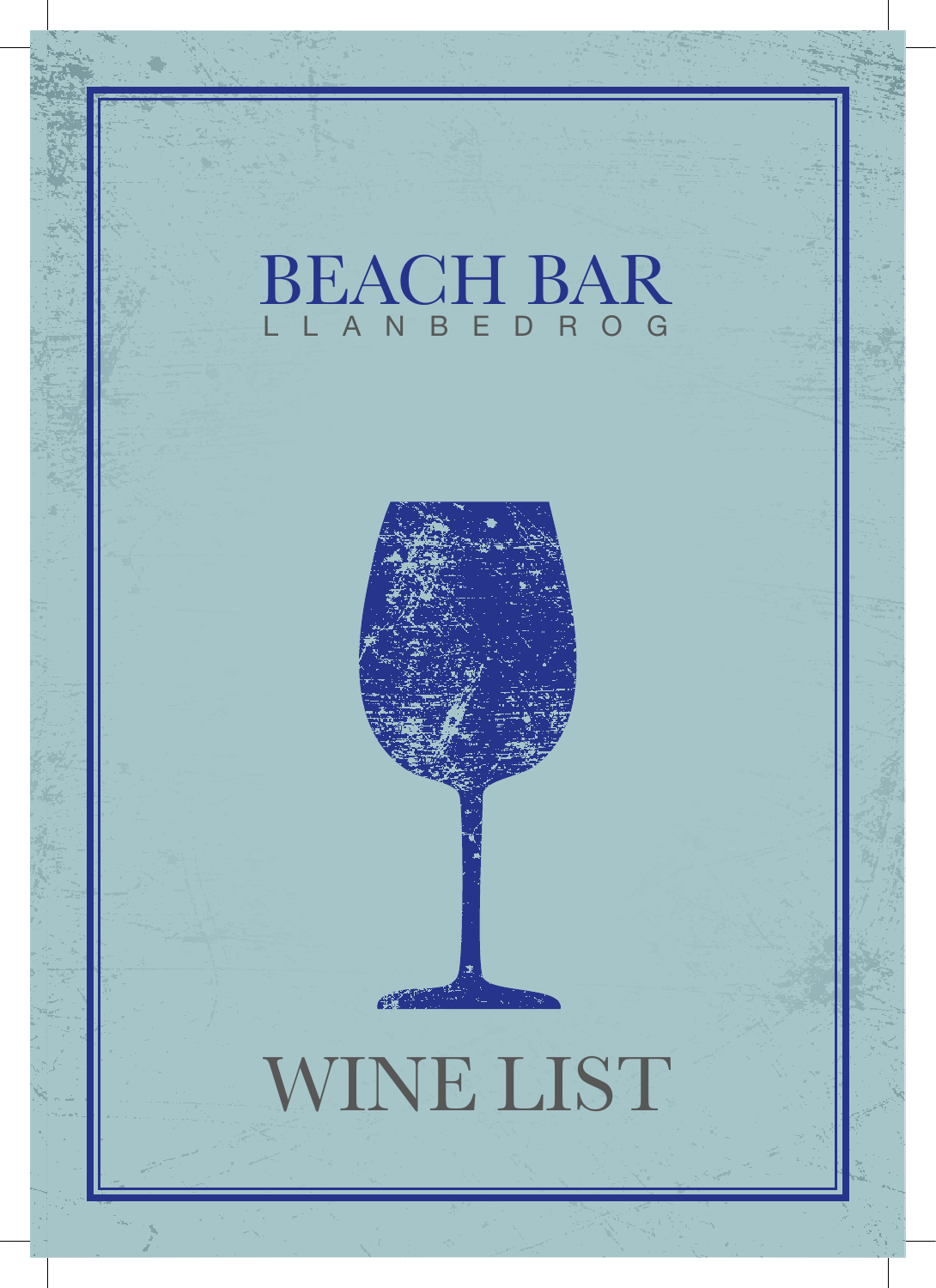|                                                                                                                      | <b>CHAMPAGNE &amp; SPARKLING WINE</b>                                                                                                                                            |       |       |       | Bottle =      |  |  |  |
|----------------------------------------------------------------------------------------------------------------------|----------------------------------------------------------------------------------------------------------------------------------------------------------------------------------|-------|-------|-------|---------------|--|--|--|
|                                                                                                                      | 1 & Champagne Martel Prestige Brut                                                                                                                                               |       |       |       |               |  |  |  |
|                                                                                                                      | France<br>Complex with a balanced acidity accompanied by notes of banana and vanilla.                                                                                            |       |       |       |               |  |  |  |
|                                                                                                                      | 2 & Champagne Martel Rosé Brut<br>France                                                                                                                                         |       |       |       | 50.00         |  |  |  |
|                                                                                                                      | Well structured with complex attack, with a fruity finish accompanied by vanilla notes.                                                                                          |       |       |       |               |  |  |  |
|                                                                                                                      | 3 & Sette Bello Prosecco<br>Italy                                                                                                                                                |       |       |       | 24.00         |  |  |  |
|                                                                                                                      | Juicy peach and apricot aroma's with a fresh citrus palate and clean, lingering palate.                                                                                          |       |       |       |               |  |  |  |
|                                                                                                                      | 4 & Da Luca Rosato Spumante<br>24.00<br>Italy                                                                                                                                    |       |       |       |               |  |  |  |
|                                                                                                                      | Fresh and vibrant raspberry and strawberry scented fizz made from a blend of Merlot<br>and Raboso.                                                                               |       |       |       |               |  |  |  |
|                                                                                                                      | $5 \otimes$ Da Luca Prosecco<br>Italy                                                                                                                                            |       |       |       | 20cl 7.50     |  |  |  |
|                                                                                                                      | Pear and peach fruit on a lively, yet soft and generous palate.                                                                                                                  |       |       |       |               |  |  |  |
|                                                                                                                      |                                                                                                                                                                                  |       |       |       |               |  |  |  |
|                                                                                                                      | <b>WHITE WINE</b>                                                                                                                                                                | 125ml | 175ml | 250ml | <b>Bottle</b> |  |  |  |
| $6 \circ$                                                                                                            | <b>Kleine Zalze Cellar Selection Bush Vines</b><br>Chenin Blanc, Coastal Region, South Africa<br>Soft and creamy, a hint of ripe exotic fruit and a delicious vanilla sweetness. | 3.25  | 4.55  | 6.50  | 19.50         |  |  |  |
| $7\phantom{.}$<br>豐                                                                                                  | Da Luca Pinot Grigio                                                                                                                                                             | 3.25  | 4.55  | 6.50  | 19.50         |  |  |  |
|                                                                                                                      | Terre Siciliane, Italy<br>Aromas of white flowers, pink grapefruit and Cox's apple: displays melon and guava.                                                                    |       |       |       |               |  |  |  |
| $8 \,$                                                                                                               | Errázuriz Chardonnay<br><b>Casablanca Valley, Chile</b>                                                                                                                          | 3.25  | 4.55  | 6.50  | 19.50         |  |  |  |
|                                                                                                                      | Dry with medium intensity and hints of apple and pineapple. Lots of fresh citrus zest to<br>give a lift on the palate.                                                           |       |       |       |               |  |  |  |
| 9 <sup>°</sup>                                                                                                       | Vidal Sauvignon Blanc<br>Marlborough, New Zealand                                                                                                                                | 3.90  | 5.50  | 7.75  | 22.95         |  |  |  |
| Classically crisp and herbaceously intense with great complexity, a mingling of passion-<br>fruit and melon flavours |                                                                                                                                                                                  |       |       |       |               |  |  |  |
| $10 \,$ $\circ$                                                                                                      | <b>Picpoul de Pinet</b><br><b>Petite Ronde, France</b><br>Fresh with a citrussy and stone fruit character highlighted with floral notes.                                         |       |       |       | 23.50         |  |  |  |
| $11$ 豐                                                                                                               | <b>Chablis, Les Sarments</b><br>Vignerons de Chablis, France<br>Citrus and a touch of stone fruit: fresh with a minerally note.                                                  |       |       |       | 30.00         |  |  |  |
|                                                                                                                      |                                                                                                                                                                                  |       |       |       |               |  |  |  |

一部品 医二十二

明書

Ŵ,

þ

E.

ミック・エ

ù,

Ş.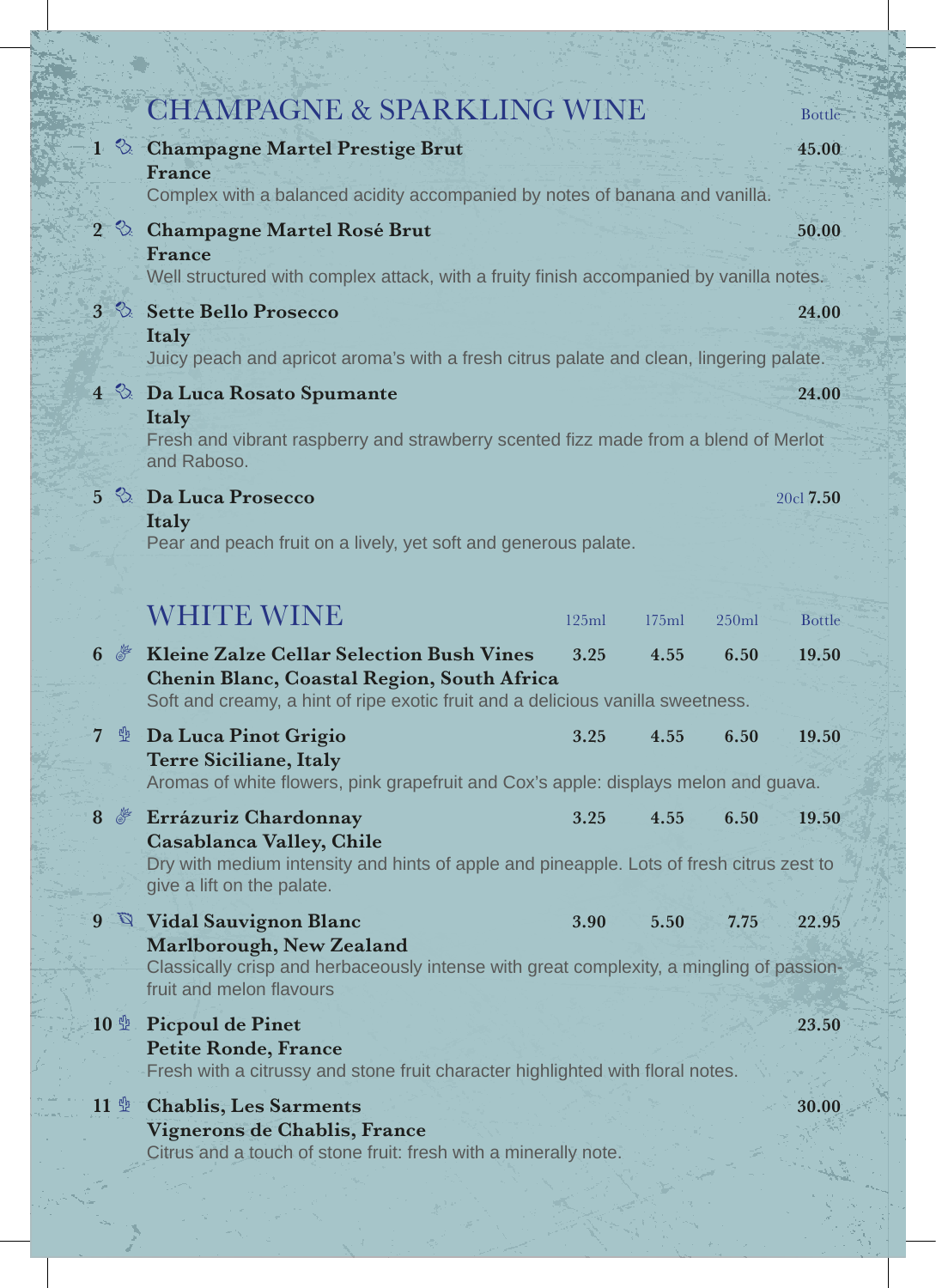|             | <b>ROSÉ WINE</b>                                                                                                                                                                                                                    | 125ml                                                                                                                            | 175ml | 250ml | <b>Bottle</b> |  |
|-------------|-------------------------------------------------------------------------------------------------------------------------------------------------------------------------------------------------------------------------------------|----------------------------------------------------------------------------------------------------------------------------------|-------|-------|---------------|--|
|             | 12 <sup>5</sup> Whispering Hills White Zinfandel<br>California, USA<br>Loads of fresh summer-fruit flavours and lively acidity. Medium-bodied to appeal to<br>most palates, California's own Zinfandel.                             | 3.25                                                                                                                             | 4.55  | 6.50  | 19.50         |  |
| 13          | <b>St Roch Le Rosé Cotes du Roussillon</b><br>France<br>Pale pink with a fresh, spicy and mineral nose. The palate has a lively attack with<br>strawberry fruit and spices with a nice roundness in the finish.                     | 4.00                                                                                                                             | 5.75  | 7.75  | 23.95         |  |
|             | <b>RED WINE</b>                                                                                                                                                                                                                     | 125ml                                                                                                                            | 175ml | 250ml | <b>Bottle</b> |  |
|             | 14 & Santa Rita 8km Cabernet Sauvignon<br><b>Central Valley, Chile</b><br>An approachable Cabernet Sauvignon aged in American and French oak with flavours<br>of red cherries, bay leaf and vanilla                                 | 3.25                                                                                                                             | 4.55  | 6.50  | 19.50         |  |
|             | 15 St Cullinan View Shiraz<br><b>Western Cape, South Africa</b><br>A deep-coloured wine with an excellent Syrah peppery character. The palate is full and<br>generous with rich, velvety tannins and warm toasty-oak on the finish. | 3.25                                                                                                                             | 4.55  | 6.50  | 19.50         |  |
|             | $16 \oplus$ Errázuriz 1870 Teno Block Merlot<br>Curicó Valley, Chile<br>Lovely juicy plum fruit character, which shows hints of spice on the smooth finish.                                                                         | 3.25                                                                                                                             | 4.55  | 6.50  | 19.50         |  |
|             | 17 <b>5</b> Portillo Malbec, Uco Valley<br>Mendoza, Argentina<br>Plums, blackberries and a touch of vanilla: fresh fruit flavours, supported by a touch<br>of spice.                                                                | 3.50                                                                                                                             | 4.90  | 7.00  | 20.95         |  |
| $18 \oplus$ | Tenute Fiorebelli Cabaletta<br>23.00<br>Rosso delle Venezie, Italy<br>Complex aromas, reminiscent of prune, cherry and redcurrant: full-flavoured with<br>a long finish.                                                            |                                                                                                                                  |       |       |               |  |
|             | 19 & Rioja Crianza, Viña Real<br>Spain<br>Rich aromas of fruit cake and spice, smooth and supple in the mouth with perfectly<br>integrated oak, a rounded silky texture and smooth tannins.                                         |                                                                                                                                  |       |       | 26.00         |  |
|             | Wine Expression                                                                                                                                                                                                                     |                                                                                                                                  |       |       |               |  |
|             | S.<br>豐<br>Dry, refreshing, delicate, light white<br>Zesty, herbaceous or aromatic white<br>$\mathcal{D}$<br>F<br>Juicy, fruit-driven, ripe white<br>♪<br>Y<br>冊<br>Dry, elegant rosé wine                                          | Rich, fruity rosé wine<br>Juicy, medium-bodied, fruit-led red<br>Spicy, peppery, warming red<br>Oaked, intense, concentrated red |       |       |               |  |

发 ļ.

ķ.

ù,